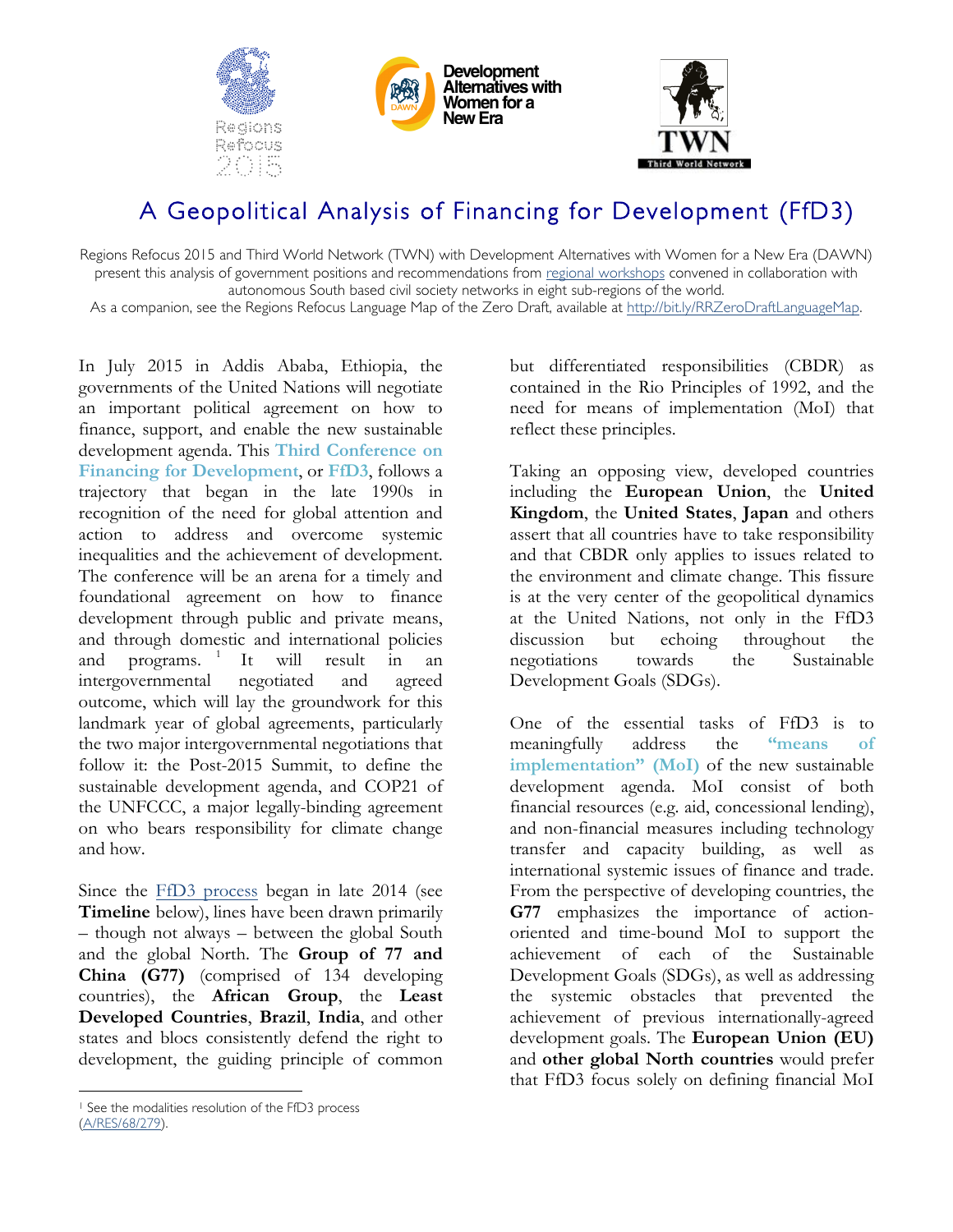in the context of the post-2015 sustainable development agenda.

Further, the **G77** asserts that the Addis Ababa conference should not only review the progress of the Financing for Development agenda as defined in Monterrey in 2002, <sup>2</sup> but also reinvigorate its follow-up. FfD3 must identify obstacles, commit to actions to overcome these obstacles, and create or strengthen mechanisms to ensure predictable and secure resources for development.

### Faultlines Emerge in FfD3

Significant sticking points as revealed in the FfD3 discussions so far are examined below, following the seven thematic headings of the [Zero Draft](http://www.un.org/esa/ffd/wp-content/uploads/2015/03/1ds-zero-draft-outcome.pdf) of [the Addis Ababa Accord.](http://www.un.org/esa/ffd/wp-content/uploads/2015/03/1ds-zero-draft-outcome.pdf) The structure of this document does not signify acquiescence to the shift away from the original FfD agenda as outlined in Monterrey and Doha. Along with the **G77** and a majority of civil society, we call for the FfD3 process to affirm and adhere to the original structure of the Monterrey Consensus and Doha Declaration.

### A. Domestic Public Finance: *Primary source of development, or complement to aid?*

While the FfD3 discussions have focused more on private finance than on public, developed countries in particular emphasize the importance of **domestic resource mobilization** as a primary vehicle for development. The **EU**, along with the **US**, **Australia**, and **Japan**, disproportionately place the onus of achieving development on the individual state, thereby deflecting attention from the historical responsibility of European and other Northern countries to contribute to global development. This disproportionate emphasis on domestic resource mobilization by **European and other Northern states** also evades a discussion of the need for these states to reaffirm – and fulfill – their promises to provide aid.

In the context of the post-2015 development agenda, the **Rio principle of CBDR** (see box below) strives toward balancing universality of objectives within the reality of the deeply imbalanced and asymmetric world in which we live. Throughout the SDG negotiations in 2013- 14, developing countries repeatedly asserted that while the goals are universal to all countries in terms of their nature and relevance, the degree of national responsibility in the implementation of the goals should be differentiated in accordance with the varying capacities, realities, and developmental levels of countries.

As part of a broader frame of "gender-responsive public management," the Doha Declaration (2008) reiterated the need to **allocate resources to promote gender equality**. Governments from all regions have mentioned the importance of gender equality and women's empowerment during FfD3. This welcome development is reflected in the current Zero Draft, which "reiterate[s] the need for gender mainstreaming in the formulation and implementation of financial and economic policies and agree[s] to implement transformative actions to ensure women's equal rights, access and opportunities for participation and leadership in the economy" [para 6].

During the FfD3 negotiations, **Tonga** and **Uruguay** have stressed the need for the Addis outcome to center on gender equality and women's rights, in line with a [statement](http://www.un.org/esa/ffd/wp-content/uploads/2015/01/1ds-gender-Statement-Iceland-Jan2015.pdf) delivered by **Iceland** at the first drafting session on behalf of **twenty governments**. These governments warn that domestic budgets are "generally not gender-responsive," and recommend budget transparency around "expenditure allocated to tackling gender inequalities and appropriate and inclusive mechanisms for the participation of women and the inclusion of gender concerns in budgeting and spending policies." The statement calls attention to women's disproportionate lack of access to financial services, an important point that must be addressed while simultaneously reorienting the financial sector towards equitable and sustainable development. While the increased attention to gender equality in FfD3 is welcome, the Addis outcome must avoid further

 <sup>2</sup> The FfD UN intergovernmental process began with the first international conference, held in Monterrey, Mexico, in 2002. The Monterrey Consensus, as the original FfD outcome document is known, has been monitored through a follow-up process that includes a second FfD conference in Doha, Qatar, in 2008, and biannual meetings of the UN General Assembly in New York.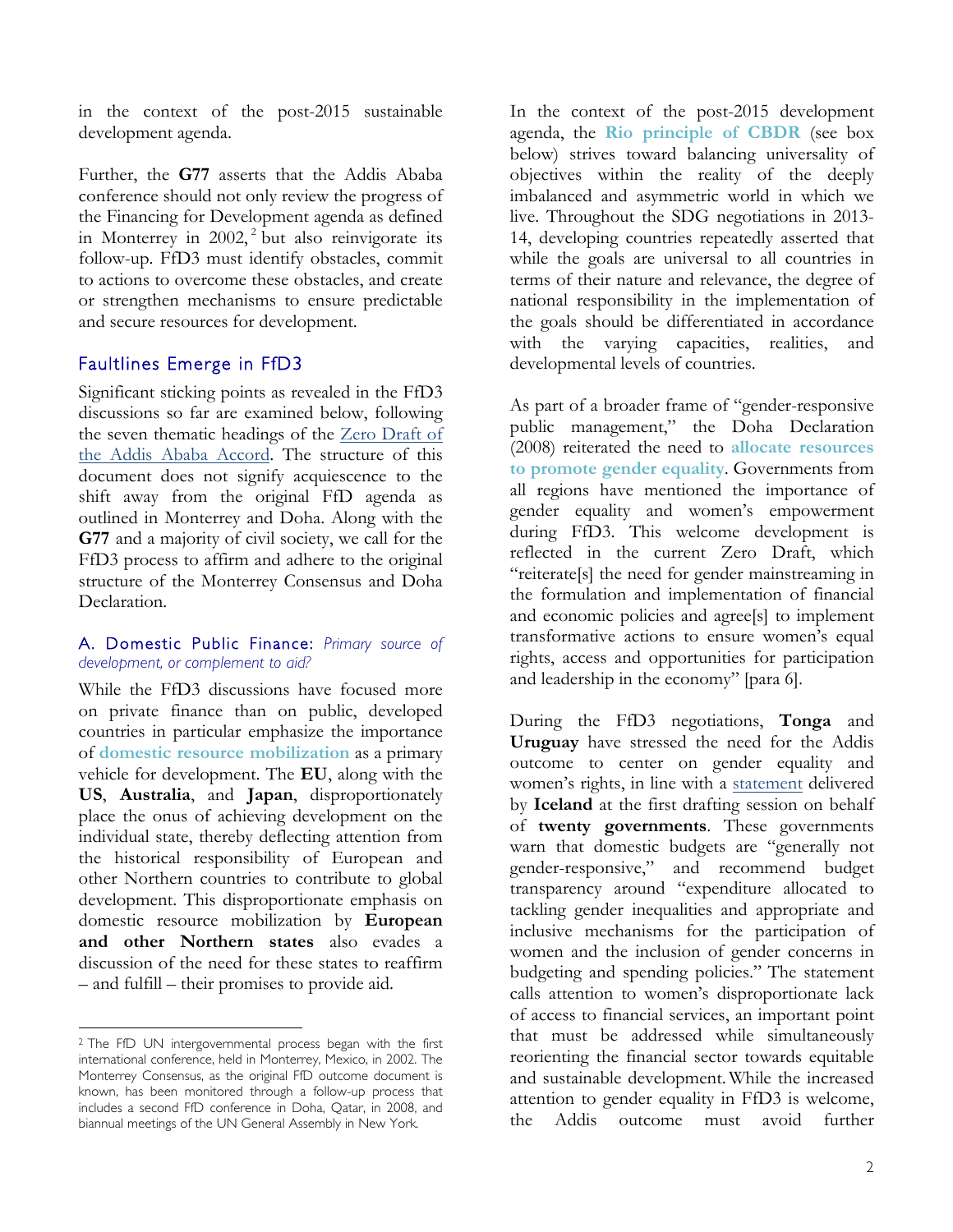entrenching the instrumentalization of women, particularly apparent in the "smart economics" approach of the World Bank and IMF. <sup>3</sup> Also crucial is the analysis that women are disproportionately impacted by austerity programmes, the inequitable outcomes of publicprivate partnership projects, and the various dysfunctions of the international trade and financial architectures, from rigged trade rules to financial speculation.

The statement delivered by **Iceland** on behalf of twenty governments also addresses the gender dimensions of taxation policy, which are also reflected in the [Zero Draft](http://www.un.org/esa/ffd/wp-content/uploads/2015/03/1ds-zero-draft-outcome.pdf) [para 18]. Regions Refocus 2015 shares this focus, arguing that tax equity and curbing illicit capital flows should garner additional resources for financing gender equality and sexual and reproductive health and rights, and thereby fulfill states' obligations to commit the maximum available resources to fulfilling women's human rights. The disproportionate burden of taxation on people and communities living in poverty must be reversed, as part of a broader shift in fiscal policy at the national level to address inequalities.

Focusing on the **international and structural dimensions of domestic resource mobilization**, the **G77** and **China** have emphasized the primary importance of international public finance for development. The **G77** has also linked domestic resource mobilization to the need for international cooperation to stem illicit financial flows (IFFs), calling for the unconditional return of stolen assets to countries of origin and taking on board many of the proposals of the recent [African](http://www.regionalcommissions.org/hlpiffnote.pdf) [Union High-Level Panel](http://www.regionalcommissions.org/hlpiffnote.pdf) on IFFs. Widespread practices of tax evasion, trade and services mispricing as well as transfer pricing abuses by transnational corporations account for the bulk of illicit outflows from developing countries. According to the aforementioned High-Level

<sup>3</sup> See page 9 of *Towards the Third International Conference on Financing for De[velopment: Old Tensions and New Challenges](http://www.dawnnet.org/feminist-resources/content/towards-third-international-conference-financing-development-old-tensions-and-new-challenges)  [Emerge in Negotiating Session](http://www.dawnnet.org/feminist-resources/content/towards-third-international-conference-financing-development-old-tensions-and-new-challenges)*, published by DAWN in March 2015.

 

Panel, the African continent recently lost \$50-\$60 billion a year in illicit financial outflows. This is more or less equal to the total foreign direct investment (FDI) and more than the total ODA that the continent receives annually.<sup>4</sup>

#### Regional Civil Society Proposals

- Raise the tax proportion, through shifting of indirect and consumption-based taxes to progressive taxation of income and capital, based on an analysis of the implications of taxation on equity and the disproportionate burden borne by people living in poverty. [\(Arab States](http://www.daghammarskjold.se/event/addressing-social-economic-inequalities-need-new-paradigm/))
- Implement progressive tax systems that shift the burden from people living in poverty, women, and other marginalized groups to those with higher incomes, especially corporations, the financial sector, and extractive industires. ([Africa Feminist Statement](http://www.daghammarskjold.se/wp-content/uploads/2014/12/Initiative-West-Africa.doc), [Latin America Feminist](http://www.daghammarskjold.se/wp-content/uploads/2014/12/Initiative-Statement.pdf)  [Statement\)](http://www.daghammarskjold.se/wp-content/uploads/2014/12/Initiative-Statement.pdf)
- Address corporate tax evasion through a resurgence of state responsibility towards regulation and taxation rather than policies that spur competitiveness in global markets regardless of social cost. [\(Arab States\)](http://www.daghammarskjold.se/event/addressing-social-economic-inequalities-need-new-paradigm/)
- Reverse the "race to the bottom" and combat tax evasion and avoidance and their impacts on the ability of states to guarantee human rights. [\(Latin America Feminist Statement\)](http://www.daghammarskjold.se/wp-content/uploads/2014/12/Initiative-Statement.pdf)
- Strengthen state legislation and institutions to challenge multinational corporations that use trade mispricing, misinvoicing, tax havens, and other tax evading tactics. ([Africa](http://www.daghammarskjold.se/wp-content/uploads/2014/12/Initiative-West-Africa.doc)  [Feminist Statement](http://www.daghammarskjold.se/wp-content/uploads/2014/12/Initiative-West-Africa.doc), [Arab States\)](http://www.daghammarskjold.se/event/addressing-social-economic-inequalities-need-new-paradigm/)
- Tackle illicit capital flows to garner additional resources for financing gender equality and sexual and reproductive rights, thereby fulfilling their obligations to commit the maximum available resources to fulfilling women's human rights. ([Latin](http://www.daghammarskjold.se/wp-content/uploads/2014/12/Initiative-Statement.pdf) [America Feminist Statement\)](http://www.daghammarskjold.se/wp-content/uploads/2014/12/Initiative-Statement.pdf)

In the context of the discussions on domestic public finance, one of the key achievements of FfD3 would be to retain and reaffirm a decision to upgrade the **UN Committee of Experts on International Cooperation in Tax Matters into an intergovernmental committee**, as currently outlined in the Zero Draft [para 28]. Along these lines, **many developing countries** use the FfD3 process to call attention to the undemocratic nature of the international system around tax standards.

Decrying the dominance of the OECD over international taxation and the **illicit financial** 

 

<sup>4</sup> Similar estimates are also reported by [Global Financial Integrity](http://www.gfintegrity.org/),

a US-based research and advocacy group.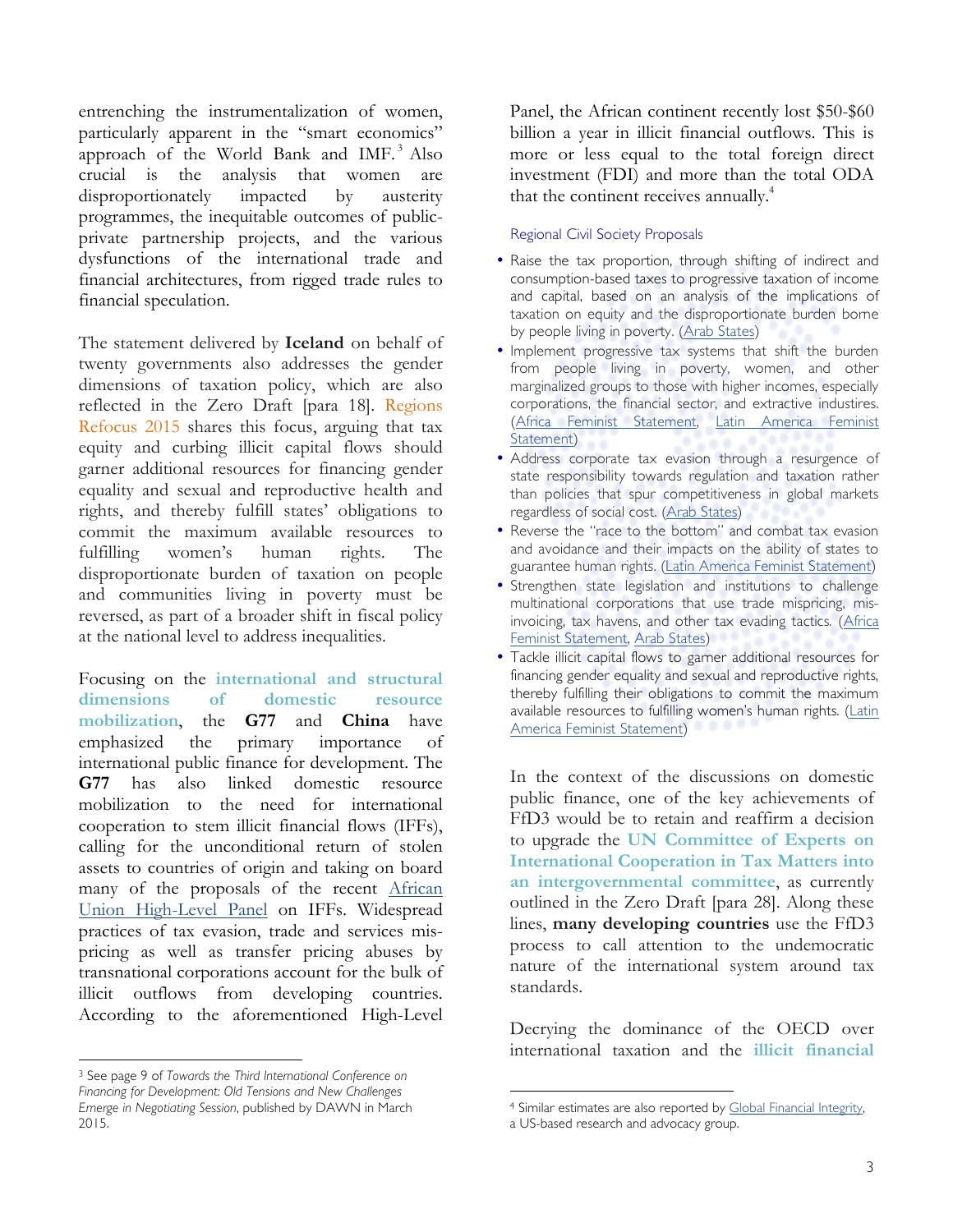**flows (IFFs)** discourse (through the new [Base](http://www.oecd.org/ctp/beps.htm)  [Erosion and Profit Shifting, or BEPS, initiative\)](http://www.oecd.org/ctp/beps.htm), the **G77** requests a UN process where each country has an equal seat at the table. This call is in line with the **Group**'s repeated emphasis on the uniquely democratic and legitimate role of the United Nations in carrying out multilateral coordination of systemic policy issues that are crucial for all countries, but especially developing countries.

Additionally, states including **Benin** (on behalf of the **Least Developed Countries**) and **Guatemala** call for a halt to the "race to the bottom" in tax rates for multinational corporations. **Benin** explained: "Private sector agents, particularly those representing transnational corporations, should be discouraged and prevented from seeking deep or long-lasting tax concessions when investing in LDCs." The **African Group** added a call for country-bycountry reporting for transnational corporations, to be made public and accessible to developing countries' tax administrations and local civil society. The [Zero Draft](http://www.un.org/esa/ffd/wp-content/uploads/2015/03/1ds-zero-draft-outcome.pdf) includes this language, agreeing to "work together to strengthen transparency and adopt pending policy innovations, including: public country-by-country reporting by multinational enterprises; public beneficial ownership registries; and multilateral, automatic exchange of tax information, with assistance to developing countries, especially the poorest, as needed to upgrade their capacity to participate" [para 25].

### B. Domestic and International Private Business and Finance: *Warning signs*

The FfD3 arena – as well as that of post- $2015$ has witnessed an intense promotion of the role of private finance in achieving development, led primarily by the **EU**, along with the **US**, the **UK**, **Australia**, and **Switzerland**. According to the **EU**, "there is a case for international action and strong partnerships to leverage additional private finance – DFIs, blended finance platforms, deploying equity, loans and guarantees can mobilize private sector finance and incentivize long-term investment in critical infrastructure

sectors in developing countries." The **EU** especially highlighted the potential of **blended finance** – which combines grants with loans and equity from public and private sources – "to catalyze public and private investments in partner countries.<sup>5</sup>

The use of scarce ODA resources, essentially public funds, for private sector contracts and investments has long been a contentious issue. Public aid flows are distinct from private sources because their purpose is to finance the pursuit of the public goods (such as health services) funded by money collected by the state, for example through taxation (See Section A above).<sup>6</sup> Further, the track record of private sector financing by multilateral and national financial institutions reveals that funds are most often given to companies domiciled in donor countries rather than in developing countries. <sup>7</sup> This finding raises questions as to whether IFIs are actually directing their financial support to the most creditconstrained companies in the world's poorest countries, or whether their investment patterns are simply following market trends.

Cautioning against a wholesale embrace of **public-private partnerships (PPPs)** and the serious issues inherent within them of contingent liabilities, fiscal risks and debt burdens, the **G77** emphasizes that private corporations are primarily profit-focused, and therefore should not be relied upon to achieve development. Instead, **developing countries** are using the FfD3 process to voice their affirmation of the primary role of public finance in ensuring sustainable development.

 

<sup>5</sup> Engaging business through development aid has become a central plank of many donor countries' official aid policies, as national agencies increasingly look to business as prime partners. In the last seven years, bilateral development agencies have been channeling a rapidly growing share of ODA to the private sector. Since 2006, Belgium and Sweden have increased aid flows to the private sector by four and seven times respectively. This pace dwarfs aggregate ODA growth from these very countries.

<sup>6</sup> See Third World Network (TWN) [Briefing Paper 69,](http://www.twn.my/title2/briefing_papers/No69.pdf) *Amplifying the private sector in development: Concerns, questions and risks*, 2013.

<sup>7</sup> See the [report](http://www.eurodad.org/Entries/view/1543000/2012/05/29/Private-profit-for-public-good-Can-investing-in-private-companies-deliver-for-the-poor) *Private profit for public good?: Can investing in private companies deliver for the poor?*, published by the European Network on Debt and Development (Eurodad), 2012.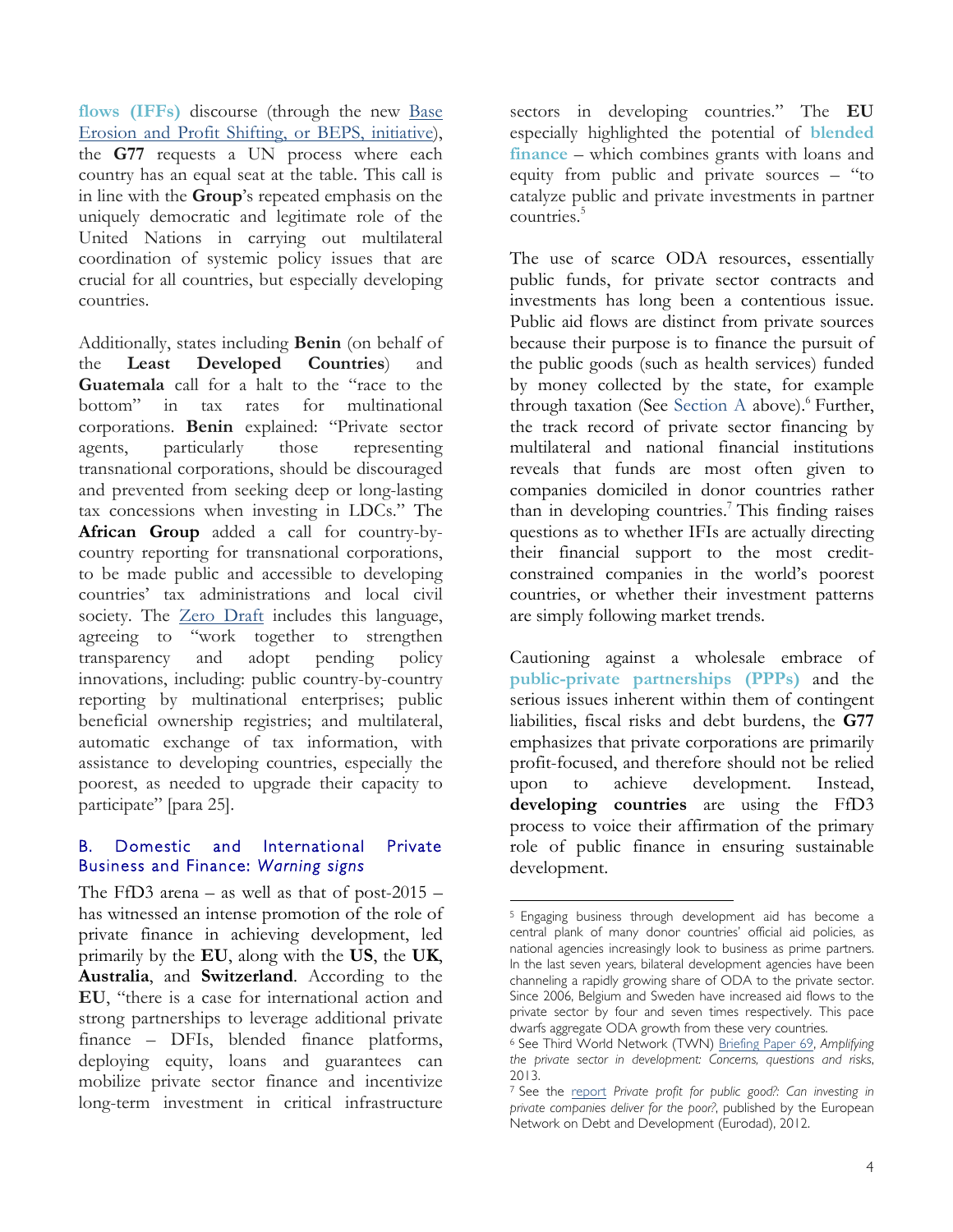An **intergovernmental accountability mechanism for UN partnerships with the private sector** is urgently needed. This mechanism must be rooted in the international human rights framework and existing obligations in all three dimensions of sustainable development (economic, social, and environmental). The central objective of the framework would be to ensure accountability and *ex ante* assessment of partnerships. Clear criteria should be applied to determine whether a specific private sector actor is fit for a partnership in pursuit of the post-2015 goals. UN member states would be at the helm of formulating the framework, including the criteria, the oversight and monitoring process based on due diligence reporting, and independent third-party evaluations.<sup>8</sup>

### The Fetish of Foreign Direct Investment

While the Monterrey Consensus places great emphasis on foreign direct investment (FDI) for its contribution to more long-term development than indirect investments from financial market investors, neither the Monterrey Consensus nor FfD3 pay adequate attention to the conditions and policies needed to realize such benefits.

Instead of overemphasizing or "fetishizing" FDI, developing countries require structural change toward growth with equality and employment, technological upgrading and productivity growth. Public budgets need to prioritize investments in essential social sector services and provisions, such as education, healthcare, and social protection programs. This calls for maximization of domestically derived resources and raw materials for production, concentration on high value-added activities, and generation of positive spillovers to the economy at large by establishing supply links with local industry and training local labor. Active policy must ensure that FDI benefits developing countries through transfer of technology and skills. In this respect, developing country governments face severe constraints, not only because of obligations and restrictions entailed by World Trade Organization agreements but also because of bilateral investment treaties (BITs) signed with developed countries, particularly the United States.

One key objective would be to eliminate potential private donors whose activities are antithetical or

 

contradictory to the UN Charter, the Universal Declaration on Human Rights, and the SDG framework. Such a framework could be situated within the High Level Political Forum (HLPF), which would re-structure the HLPF into a meaningful locus for accountability and governance of the post-2015 development agenda.<sup>9</sup>

Regions Refocus 2015 also directly challenges the embrace of the corporate sector by the UN Secretariat along with member states and even some large civil society organizations. Regulation and safeguards must replace laxity and low taxes, so that the prevailing paradigm benefits developing countries rather than the corporations that invest in them. All negotiations in the UN, including Rio+20, Sustainable Development Goals, and FfD3 and the post-2015 development agenda this year have witnessed developed countries placing exceptional focus on the enabling environment for business. Developing countries, on the other hand, have repeatedly called for an international enabling environment for development. These differing perspectives frame the larger debate about whose development the post-2015 agenda is about.

### Regional Civil Society Proposals

- Require public disclosure of trade and investment agreements, PPP contracts, corporate payments to governments (including taxes), government subsidies, and environmental and human rights impacts. [\(Southern Africa](http://www.daghammarskjold.se/event/infrastructure-development-africa-high-ambitions-high-risks/), [Arab States](http://www.daghammarskjold.se/event/addressing-social-economic-inequalities-need-new-paradigm/))
- Ensure fair and appropriate sharing of risks between the public and private sector and disclose such risk-sharing arrangements to elected officials and the public. ([Southern](http://www.daghammarskjold.se/event/infrastructure-development-africa-high-ambitions-high-risks/) [Africa](http://www.daghammarskjold.se/event/infrastructure-development-africa-high-ambitions-high-risks/))
- PPP agreements should include a clause that requires foreign investors to promote beneficiation in the communities where they operate, along with local content policies that empower citizens ([West Africa\)](http://www.daghammarskjold.se/event/accelerating-implementation-africa-mining-vision-ecowas-minerals-development-policy/)
- Regional initiatives must move beyond voluntary, uncoordinated mechanisms of corporate social responsibility and transparency, towards binding corporate accountability. (Pacific, [Southern Africa,](http://www.daghammarskjold.se/event/infrastructure-development-africa-high-ambitions-high-risks/) [West Africa\)](http://www.daghammarskjold.se/event/accelerating-implementation-africa-mining-vision-ecowas-minerals-development-policy/)

<sup>8</sup> For more on criteria that should guide the UN's engagement with private sector actors, see the recommendations developed by the [Righting Finance](http://www.rightingfinance.org) initiative.

 <sup>9</sup> See Third World Network (TWN), *Multi-Stakeholder Partnerships, [Corporate Accountability and Public-Private Partnerships](http://www.un.org/esa/ffd////wp-content/uploads/2014/12/12Dec14-statement-TWN-partnerships.pdf)  [in the Cont](http://www.un.org/esa/ffd////wp-content/uploads/2014/12/12Dec14-statement-TWN-partnerships.pdf)ext of the 3rd International Financing For Development Conference*, 2014.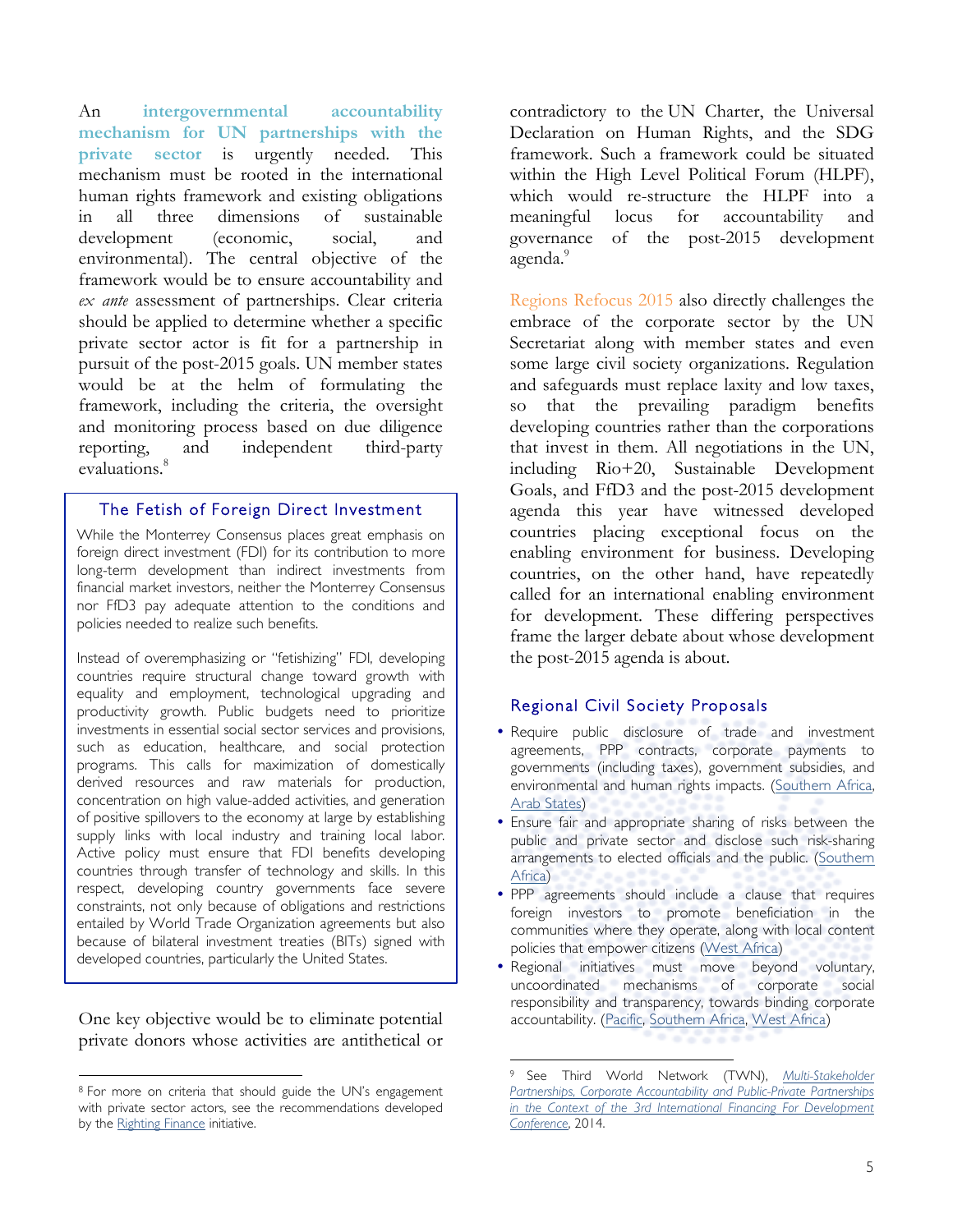### C. International Public Finance: *Additional commitments or subsidizing the private sector?*

In addressing the financing needs of the sustainable development agenda as well as the continuity of commitments made in Monterrey and affirmed in Doha, **developing countries** continually refer to **additionality** as the fundamental criterion for aid. A legal commitment under the three "Rio conventions," the principle of additionality requires that developed countries pledge new and additional funding towards climate and sustainable development, while fulfilling their original commitments to provide Official Development Assistance (ODA) as a separate funding entity. The Monterrey Consensus reaffirmed developed countries' commitment to "0.7 per cent of gross national product (GNP) as ODA to developing countries and 0.15 to 0.20 percent of GNP of developed countries to least developed countries."

In accordance with the concept of climate justice and climate debt, developed countries must commit new and additional funding to developing countries that experience adverse effects of climate change without having benefitted from the industrialization that caused it. According to the **G77**, **Bangladesh**, and **Colombia**, "Assistance for climate change adaptation programs should be additional and absolutely outside the computation of ODA."<sup>10</sup>

Taking a different approach, the **UK**, **EU**, and **other power centers of the global North** emphasize increasing the fungibility of the same pool of traditional aid and "leveraging" ODA. "The most effective use of public money, including ODA, is to facilitate and maximize other, larger flows of finance for development," expressed **Australia**, the **UK**, and **Denmark**. This emphasis, also expressed in the Zero Draft [paras 55, 58], must be challenged in subsequent negotiations towards the Addis agreement, or risk

 

dissolving the original global partnership for development into a proliferation of **publicprivate partnerships (PPPs)** and "multistakeholder" governance (see Section C below).

### Common but differentiated responsibilities

The Rio principle of "common but differentiated responsibilities" (CBDR) – referring to the specific obligations of different categories of countries based on their historical trajectories – has been championed by developing countries, with Brazil in the lead, throughout the FfD3 process as well as the parallel post-2015 track. With the EU exhorting the UN to "move beyond outdated dichotomies" between developed and developing countries and several global North countries calling for "shared responsibility" rather than CBDR, this issue will face continued debate as the FfD3 and post-2015 processes continue. The principle of CBDR captures the trinity of universality, differentiation and responsibility: *differentiation* as the basis of crafting targets; *responsibility* as the basis of delivering actionable MoI and creating an enabling international environment for development, policy space, and the global partnership for development; and the imperative of *universality* ought to embody the relevance, commitment, and priorities of goals relevant for all governments. Eventual agreements on trade, intellectual property rights, technology transfer agricultural subsidies, and international structural issues of finance, economic governance, trade, investment, and taxation will depend on the inclusion of CBDR in the FfD3 process.

The G77 and other developing countries have asserted the inherent linkages between the principles of equity, CBDR, and MoI in every discussion pertaining to the SDGs and the post-2015 development agenda. Developed countries, on the other hand, argue that CBDR applies only to the environment, under the auspices of the climate change negotiations, and cannot serve as a basis for international development cooperation. As it reads in the Rio Principles, CBDR is about the responsibility that the developed world bears in the international pursuit of sustainable development.

Through FfD3, **Brazil** and other developing countries challenge this push by **OECD countries** to use ODA to "mitigate" risks of private investment, insisting that this actually entails transferring the bulk of the risk of private investment to the public sector. Civil society has also been raising red flags on the documented trend of the socialization of risks and privatization of profits inherent in much of private sector financing and PPPs, particularly in the

<sup>10</sup>This is in line with the recommendations of Regions Refocus 2015 workshops, which advocate for additional, adequate, appropriate, equitable, and predictable financing to mitigate and adapt to climate change, in accordance with the climate debt owed to countries who suffer the damages without the benefits of rich countries' industrialization processes.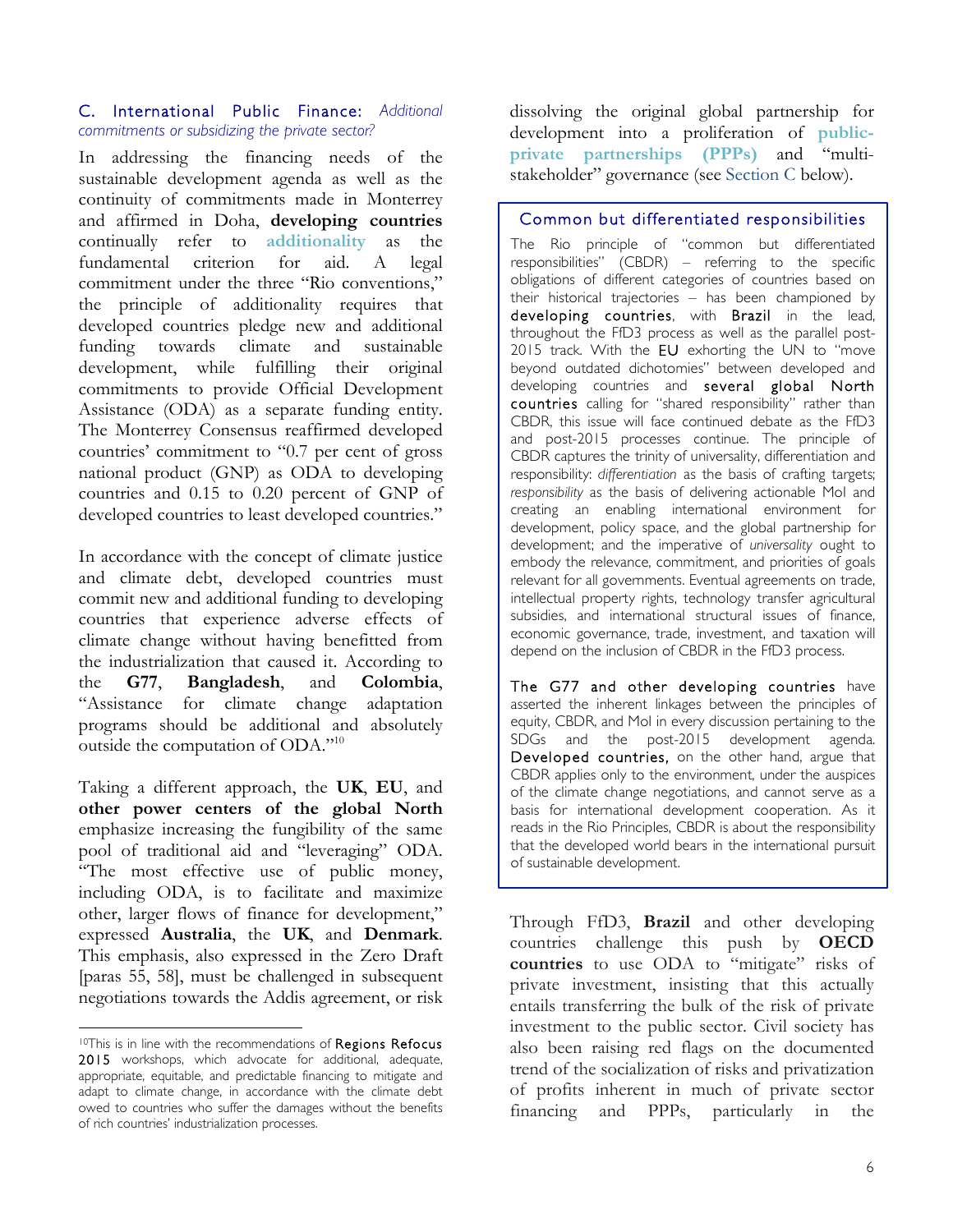infrastructure sector. The **G77** upholds the importance of ODA commitments, stressing that "public funding should always take precedence over private financing" and that "these two concepts cannot be put on equal footing."

## D. International Trade for Sustainable

### Development: *Can the UN level the playing field?*

In FfD3, **Australia**, **Canada**, and the **US** frame trade and investment as the most significant contributor to development, exhorting the benefits to developing countries of free and open trade in particular. Many **Latin American** and **African governments**, on the other hand, raise concerns that trade does not automatically lead to development, and conditions should be established to ensure that trade rules produce positive social, economic, and environmental impacts, rather than exacerbating inequalities and unfair competition.

The **G77** calls for expanding the market access of developing countries, including through the provision of **duty-free, quota-free access**. **CARICOM** and the **Pacific SIDS** repeat the call of many developing countries for an open, nondiscriminatory, equitable multilateral trading system, of special importance to island economies and other states that rely on trade. Similarly, the **African Group** is calling for the removal of nontariff measures with discriminatory restrictive impact. While the **EU and other Northern states** also indicate the importance of expanding market access to developing countries, they also highlight the responsibilities of emerging economies and the importance of South-South and triangular cooperation. The **G77**, **African Group**, and other blocs in turn assert that South-South and triangular cooperation are complementary to, but cannot substitute, the principle of international development cooperation along North-South lines. (See Section F below.)

The **African Group** calls on FfD3 to address issues of trade barriers and trade distorting subsidies, especially for developing countries. The **intellectual property rights (IPR) regime** has

also surfaced as an area of concern for developing countries, which call for the amendment of the WTO's TRIPS through a UN process and the full use of TRIPS flexibilities. The TRIPS agreement directly impacts the ability of developing countries to meet urgent public health needs, and thus the social pillar of sustainable development. Various measures across multilateral, plurilateral, and bilateral trade dangerously tighten and increase intellectual property standards, which push smaller and cheaper producers in developing countries out of production while also raising costs of essential medicines and health care, agricultural inputs and therefore food prices. The [Zero Draft](http://www.un.org/esa/ffd/wp-content/uploads/2015/03/1ds-zero-draft-outcome.pdf) commits to "work to assure policy environments conducive for technology development and dissemination as well as balanced IPR regimes, including the application of TRIPS flexibilities fully consistent with sustainable development strategies and the necessary consideration of knowledge and technologies in the public domain and under compulsory and public licenses" [para 114].

Additionally, the **EU**, **African Group**, and **CARICOM** voice their support for **"Aid for Trade"** provisions of the WTO, though **CARICOM** specified that trade should be viewed primarily as an instrument for sustainable development.<sup>11</sup> The embrace of "Aid for Trade" has been openly challenged by several **Latin American governments**. **El Salvador**, for example, cautioned against the promotion of trade liberalization as an end in itself, highlighting historical inequalities in the trade system and the need for overarching structural change to amend this trajectory.

The **G77** point out that the WTO and bilateral and plurilateral trade and investment agreements are adversely affecting people's rights, including the right to development, through various means: tariff cuts in key sectors like agriculture, infant industries and essential services; unfair agricultural subsidy rules; requiring financial investments in natural resources, sensitive goods and services;

 

<sup>11</sup> The Zero Draft "call[s] for an increase in Aid for Trade to developing countries, in particular to LDCS" [para 80].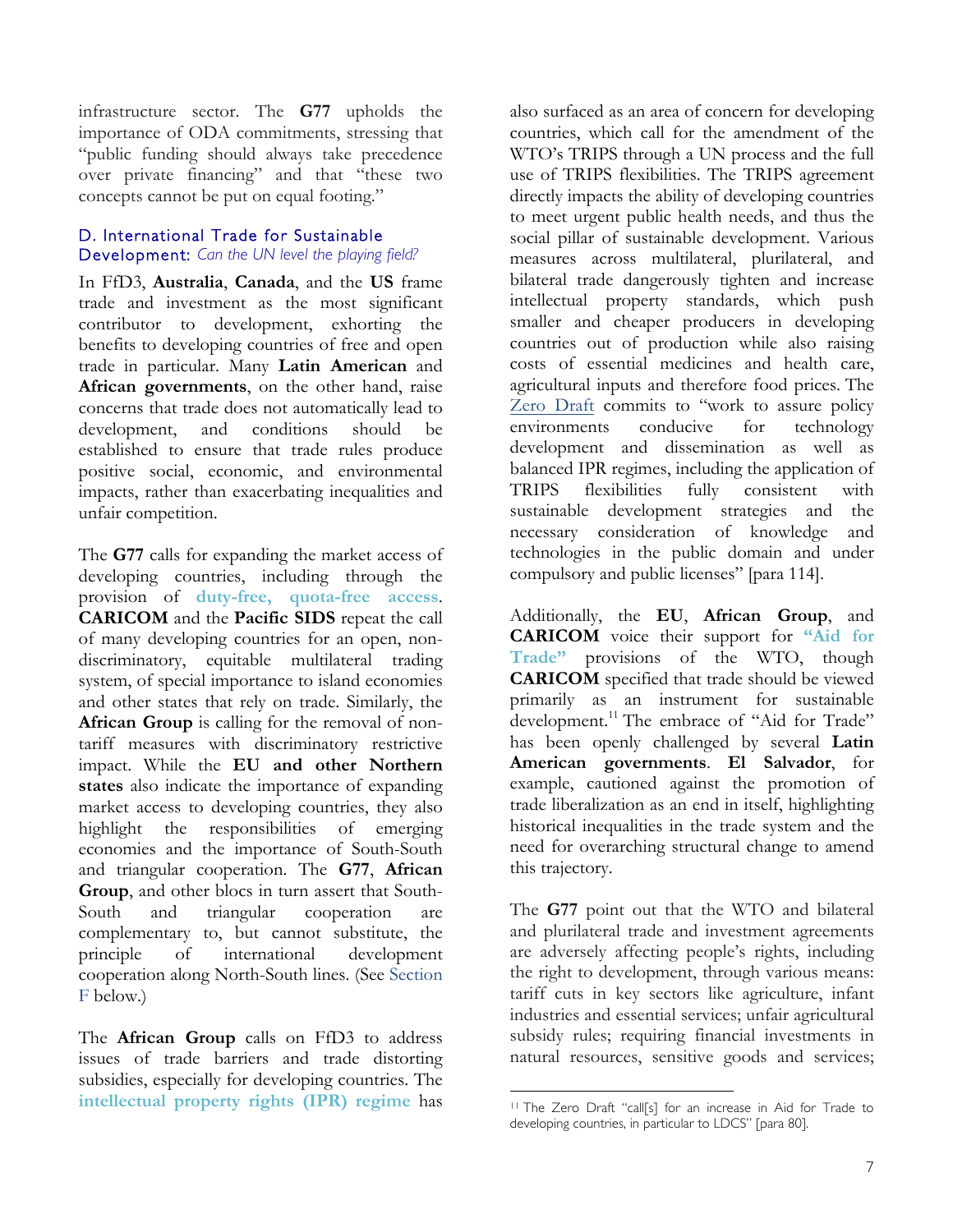and, through a longstanding refusal to grant full special and differential treatment to developing countries and LDCs. Agricultural subsidies disbursed by developed countries have negatively affected food producers across the developing world, and have threatened productivity and agricultural growth especially for small farmers.

The harmful impacts of trade agreements and investment treaties on the ability of states to carry out regulations have been well-documented, including the ability to prevent and manage crises, regulate capital flows, protect the right to livelihoods and decent jobs, enforce fair taxation, deliver essential public services and ensure sustainable economic and social development. The Zero Draft commits to "carry out negotiation and implementation of trade and investment agreements in a transparent manner to ensure that trade and investment treaties do not constrain domestic policies to reduce inequality, protect the environment or ensure adequate tax revenues" [para 81]. In light of this urgency, governments must undertake mandatory **human rights impact assessments** of multilateral, plurilateral and bilateral trade and investment agreements, especially North-South agreements, focusing in particular on the rights to development, and the specific rights to food, health, and livelihoods, taking into account marginalized groups.

The severity of development challenges imposed by bilateral investment treaties and free trade agreements is acutely highlighted by the **investorstate dispute settlement mechanisms**. The investor-state-dispute-settlement clause allows transnational corporations to sue governments in closed-door international arbitration cases for extraordinary financial sums. This phenomenon is freezing public interest policy regulation worldwide. Most developing country governments lose these cases due to lack of adequate financial resources to fight. More than 50% of these cases are in the area of natural resources, threatening access to clear water, air, and land, and preventing environmental sustainability and conservation. They also disproportionately punish women and children, indigenous and local communities, and the

elderly. The [Zero Draft](http://www.un.org/esa/ffd/wp-content/uploads/2015/03/1ds-zero-draft-outcome.pdf) includes a welcome commitment to "strengthen safeguards in investment treaties, especially by proper review of investor-state-dispute-settlement (ISDS) clauses, to ensure the right to regulate is retained in areas critical for sustainable development" [para 81]. It must be noted that UNCTAD is already organizing consultations with member states to review investment agreements towards bringing them in line with sustainable development objectives. The FfD3 conference should give this UNCTAD mandate a boost, particularly since UNCTAD XIV is coming up in 2016.

An **enabling international environment for development** is one that allows every country to pursue development objectives according to their own priorities with policies of their own choice. To have this policy space, it is necessary to reform multilateral and bilateral arrangements to allow developing countries to use as many economic policies as developed countries used during their own economic growth, social development and industrialization.

According to Regions Refocus 2015, trade should provide developing countries with the tools and policy space to enhance their economic capacity through generating greater value-added, diversification, employment, gender equality, public services, and sustainable development. An equitable trading system must address the structural impediments embedded in existing trade agreements that limit developing countries' policy space to equally compete with developed countries. Rather than espousing open market policies without safeguards or specificity, governments must advance strategic regional integration in trade agreements.

### Regional Civil Society Proposals

- Trade agreements must not supersede national constitutions and legislation, and must not allow infringement by corporate actors on human rights or on national policy space. Multilateral mechanisms must subject investors and transnational corporations to legally binding norms and standards. ([Pacific Joint Statement\)](http://www.daghammarskjold.se/wp-content/uploads/2014/12/Initiative-1.pdf)
- Trade regulations must be reformed, to amend global rulesetting that favors major trading countries to the detriment of economic policy and development in the Caribbean and elsewhere. ([Caribbean\)](http://www.daghammarskjold.se/event/caribbean-partnerships-economic-justice-sustainability/)
- contracts that handicap the capacity of the state to regulate • Prohibit trade and investment agreements and PPP foreign investors in the best interest of the government and its people. ([Southern Africa\)](http://www.daghammarskjold.se/event/infrastructure-development-africa-high-ambitions-high-risks/)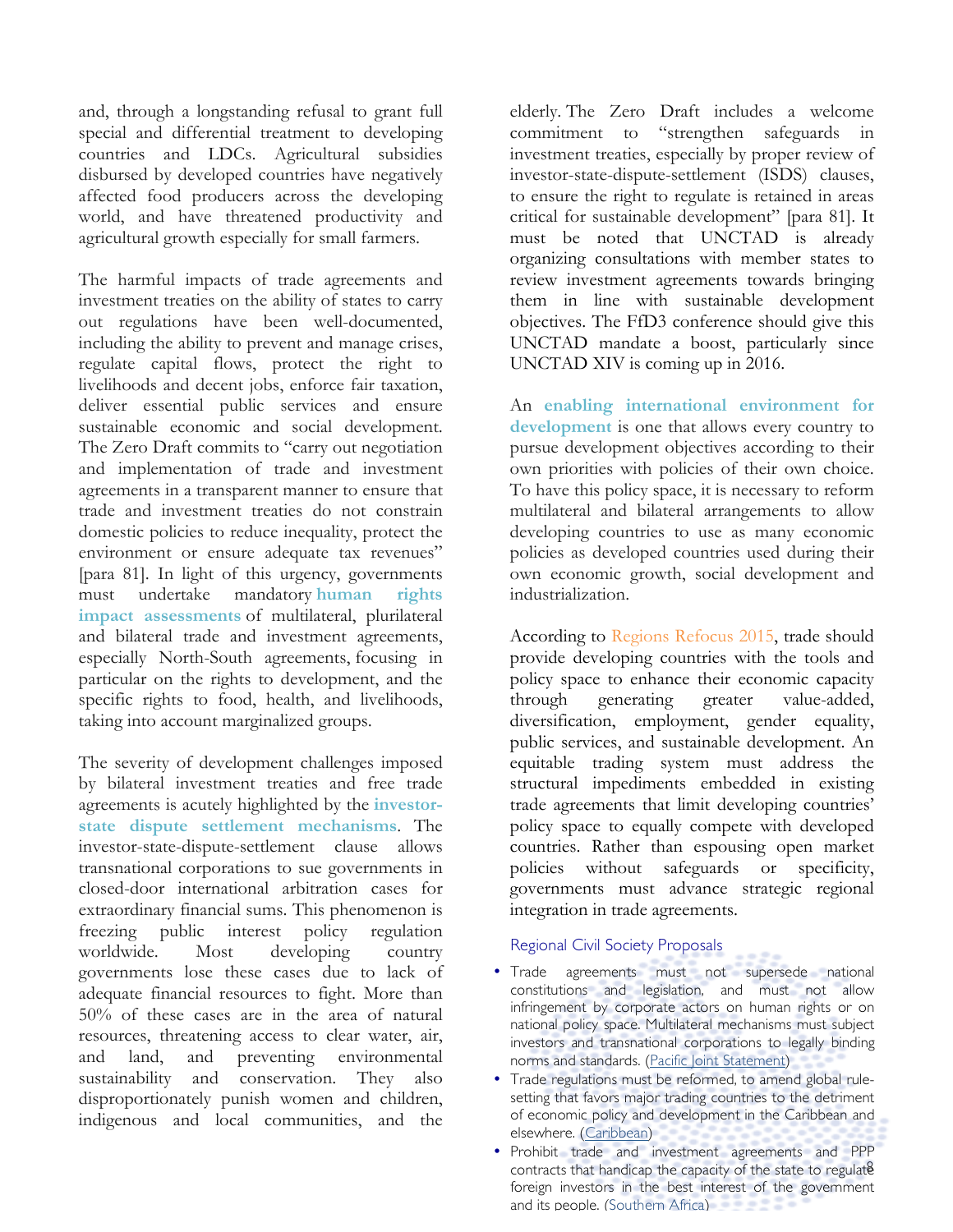### E. Debt and Debt Sustainability: *multilateral restructuring or vulture culture?*

On external debt, **developed countries,** especially the **US**, argue that the UN as an institution is an "inappropriate" venue for discussing structural issues, preferring instead to keep the debt discussion squarely within the remit of the International Monetary Fund (IMF) and the OECD, institutions marked by undemocratic governance where developing countries have little voice and the US has veto power (in the IMF).

**Japan** and **Singapore** oppose the **legal framework for sovereign debt restructuring** that is being discussed by the UN General Assembly. The **G77, CARICOM**, and **African Group**, on the other hand, highlight the urgency of establishing an international debt resolution mechanism: a multilateral legal framework to guarantee just and equitable treatment for creditors and debtors.

The FfD3 outcome document should ensure that developing countries achieve debt sustainability through debt financing, debt relief, and debt restructuring. Goal 17 on means of implementation in the [SDG outcome document](https://sustainabledevelopment.un.org/index.php?page=view&type=400&nr=1579&menu=1300) addresses debt sustainability in exactly this way, and adds the need to address highly indebted poor countries (HIPC) as well. **The link between developing countries' ability to implement the SDGs and debt servicing should be made explicit in FfD3**, in that debt sustainability analyses should incorporate the impact of debt servicing on the realization of the SDGs as well as the public financing necessary to fulfill the SDGs in developing countries. This would constitute a core aspect of MoI for the post-2015 agenda, and is consistent with the Monterrey Consensus (para 49).

The UN General Assembly (UNGA) has adopted by majority vote **a resolution to discuss debt restructuring through an ad hoc debt committee**, which must be explicitly recognized by the FfD3 outcome document as a legitimate forum already underway. The current language in the [Zero Draft,](http://www.un.org/esa/ffd/wp-content/uploads/2015/03/1ds-zero-draft-outcome.pdf) which "take[s] note of the

ongoing work at the IMF, UNCTAD, and the UN in this area" is very problematic and must be rectified. The FfD3 zero draft **must** specifically mention the work of the UN General Assembly on the multilateral framework for debt restructuring. Further, there must not be a new call for an experts committee or process within the UN on sovereign debt, without first recognizing the UNGA process that already exists and is already discussing and formulating proposals for debt restructuring with the inclusion of debt experts, lawyers and academics across all sectors, including civil society.

An international and legal mechanism for orderly debt restructuring is urgent to address in the wake of devastating sovereign debt crises that are triggered by boom-and-bust financial crises. The aim of debt restructuring is to accord a "fresh start" to the burdened country, so that financial meltdown and protracted balance-of-payments problems can be prevented in that country. The aim is also to replace ad hoc, disorderly and often chaotic negotiations between insolvent debtors and their creditors in order to safeguard the interests of both sides and to remove the legal vacuum that allows the so-called vulture funds to seek unjustified benefits at the expense of both debtors and creditors.

During the first session of the ad-hoc committee on debt restructuring in February 2015, the statement of the **G77 and China** stressed that a multilateral legal framework for sovereign debt restructuring is the missing link to facilitate increased efficiency, stability and predictability of the international financial system, which is critical for achieving sustained, inclusive and equitable economic growth and sustainable development, in accordance with national circumstances and priorities. A key objective of a multilateral debt restructuring mechanism should be to avoid liquidity crises from turning into solvency crises. In an insolvency situation, a key objective should be to ensure that outcomes restore the basis for future growth and access to credit markets.

If the Addis Ababa outcome is to be part of the means of implementation for the Sustainable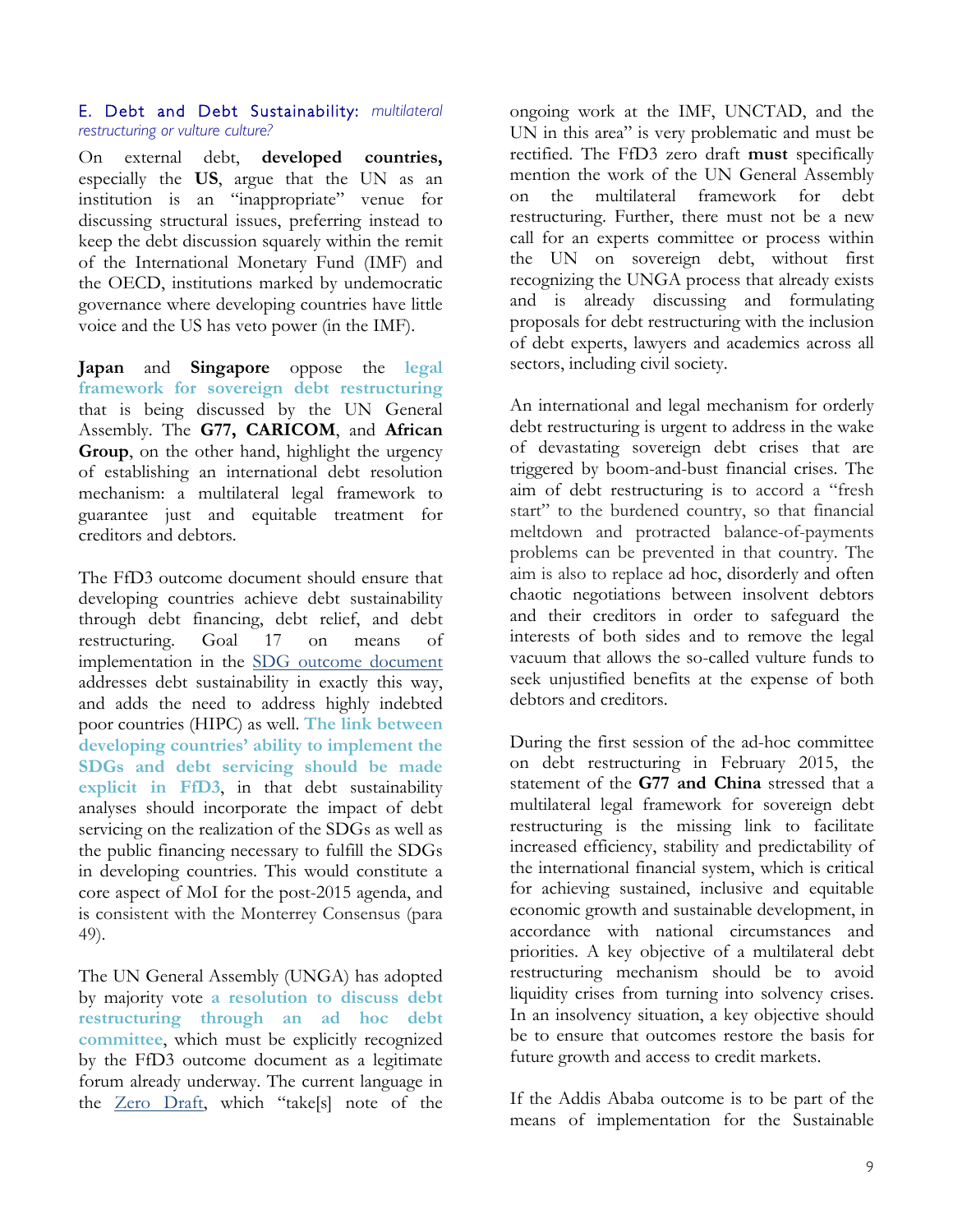Development Goals, then it should incorporate the means by which growth and renewed access to external finance can be afforded to countries is a situation of sovereign insolvency. There should also be an explicit reference to the sovereign debt workout resolution [\(Res. 68/304\)](http://www.un.org/en/ga/search/view_doc.asp?symbol=A/RES/68/304) adopted by the UN General Assembly, to stress this important initiative. It is also very important to ensure that debt sustainability analysis takes into account what needs to be done by governments and their capacity to meet the SDGs. This is particularly important given that currently, many developing countries are now going through or will be entering into a debt crisis and turning to the IMF for crisis loans.

### F. Systemic Issues

The Monterrey Consensus explicitly agreed on the need "to strengthen the United Nations leadership role in promoting development" as a means to "enhance coherence, governance, and consistency of the international monetary, financial and trading systems" [para 52]. The FfD3 process has yet to reaffirm this agreement, however, with countries including the **US** and **Japan** questioning the "appropriateness" of the UN as a venue to reform global economic governance. This push to confine **the design of global macroeconomic rules** to spaces such as the Bretton Woods institutions is being strongly contested by the **G77 and individual countries of the global South**.

Financial markets and institutions must be regulated to ensure global financial stability and to contribute to financial stability, inclusivity and optimal functioning at national levels. This includes allocating finance to local development needs, in particular essential social services, along with regulating capital flows to prevent or minimize destabilizing and volatile cross-border flows of short-term capital, including by encouraging reserve-issuing developed countries (e.g. the United States, the European Union and Japan) to impose controls over their destabilizing capital outflows to developing countries.

Systemically important financial institutions (e.g. large international banks and credit rating agencies) must be brought under regulation and supervision of an independent multilateral agency. Speculation must be controlled and regulated in the commodities markets, including through ensuring favorable terms for commoditydependent developing countries in contracts with transnational corporations to enable them to add more value to commodities and obtain more revenues from commodity-related activities.

The **G77** repeatedly advocates for **the reform of international financial institutions** (IFIs) to increase the voice and representation of developing countries. Additionally, the international monetary system must be reformed, including by addressing the shortcomings in the exchange rate and the international reserves systems through increased and strengthened international monetary cooperation, establishing mechanisms to bring greater stability to exchange rates of reserve currencies (e.g. the US dollar, Euro and yen) and preventing competitive devaluations and currency wars such as those seen during the recent financial crisis.

The allocation of **Special Drawing Rights (SDRs)** should occur on a regular basis and be increased in quantum, according to development need rather than IMF quota. Having SDRs as the main international reserve asset would not only be less expensive and more effective compared to the US dollar, but could also provide a buffer to stabilize foreign exchange reserves and secure macroeconomic stability in times of financial crises.

Regions Refocus 2015 asserts that the post-2015 sustainable development agenda must integrate transformative changes to global governance systems and to national policy choices, to achieve development and to overcome the challenges of inequality, exclusion, and vulnerability. This necessitates a shift towards a model centered on enhancing national productive capacities that require an enabling trade and investment architecture, a revision of the redistribution policies and the adoption of social policies that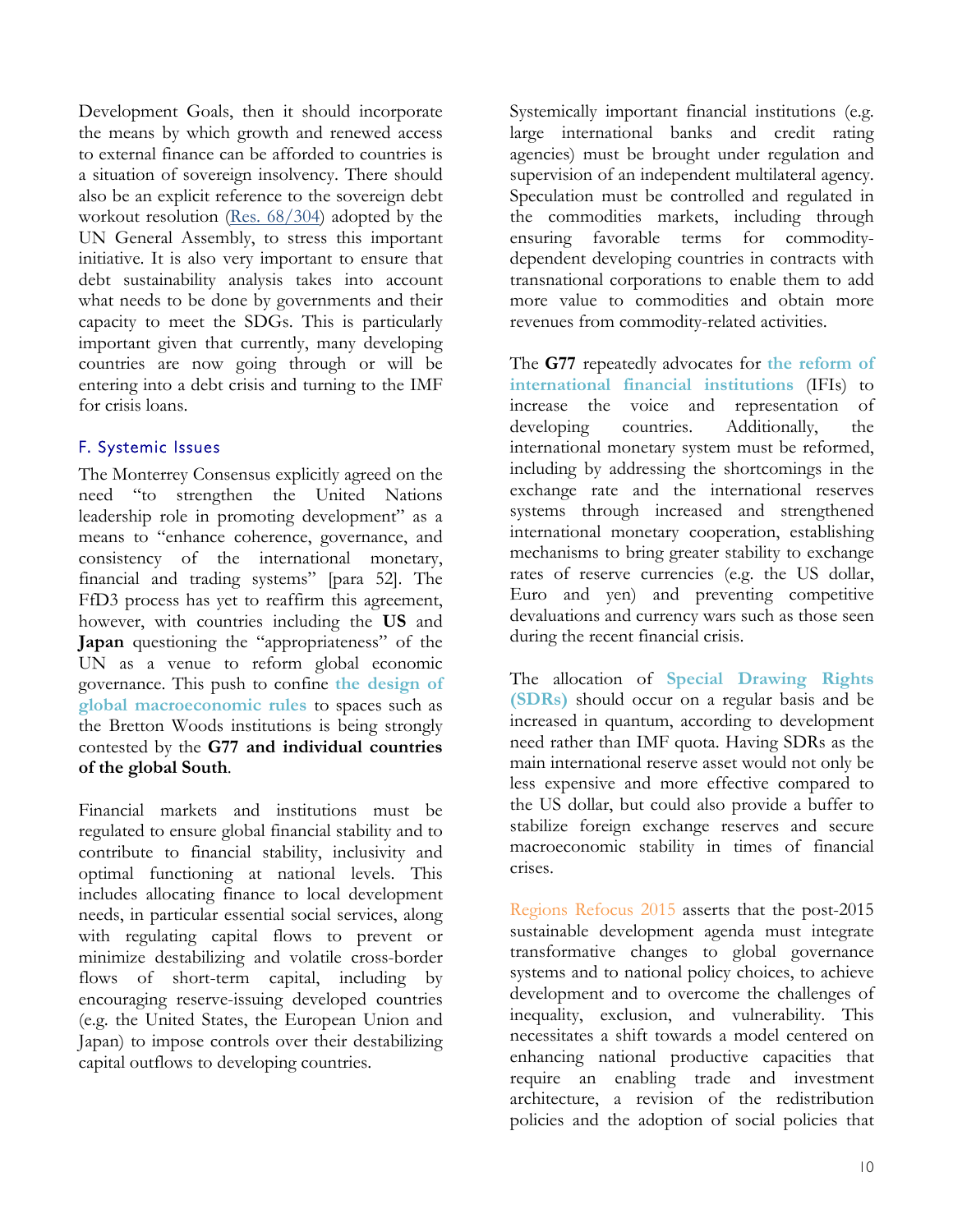puts peoples' economic and social rights at the forefront.

### Regional Civil Society Proposals

- Reform the international financial architecture, to bring the Bretton Woods Institutions back under the oversight of the UN and thereby address financial volatility, debt, and austerity policies in the aftermath of the recession. (Arab [States](http://www.daghammarskjold.se/event/addressing-social-economic-inequalities-need-new-paradigm/))
- Harmonize multilateral economic and trade arrangements, and democratize global governance to expand space for African states' decision-making. ([Southern Africa\)](http://www.daghammarskjold.se/event/infrastructure-development-africa-high-ambitions-high-risks/)
- Strengthen the language of development economics and economic governance, against the continued emphasis on foreign direct investment and a deliberate blindness regarding global structural inequalities that prevent adequate mobilization of domestic resources in global South countries. ([Caribbean](http://www.daghammarskjold.se/event/caribbean-partnerships-economic-justice-sustainability/))

### G. Technology, Innovation, and Capacity Building

An additional section (G) included in the [Zero](http://www.un.org/esa/ffd/wp-content/uploads/2015/03/1ds-zero-draft-outcome.pdf) [Draft](http://www.un.org/esa/ffd/wp-content/uploads/2015/03/1ds-zero-draft-outcome.pdf) focuses on technology, innovation, and capacity building; and monitoring, data and follow-up. Many countries, especially developed ones, welcome the inclusion of these two sets of issues, which were not addressed as separate elements in the Monterrey Consensus, emphasizing the potential of data to enable collective action and spur innovation. Despite reservations about shifting away from the original FfD agenda as outlined in Monterrey and Doha, several developing countries welcome this renewed emphasis on the **transparency and accountability of data and reporting from corporate actors**, in particular multinational corporations with subsidiaries in developing countries.

Technology transfer is a major means of implementation and has been a pillar of global partnership and cooperation. This is also recognized in Rio+20 and its predecessors, the Johannesburg Program of Action and Agenda 21. In the SDG negotiations, the **G77** emphasized that public financing and transfer of appropriate technology by developed countries to developing countries are the key components of means of

implementation. Affordable access to and transfer of the appropriate technology is required for almost all the SDGs.

With regard to **intellectual property rights (IPRs)**, developing countries need exemptions or amendments to IPR rules in order to be able to develop endogenous technologies, innovations and services related to sustainability. Without such cooperation on technology and intellectual property rights, "sustainability" may risk becoming a proxy for developing countries increased dependency on technology imports and purchases. (See Section D above.)

Technology provisions in FfD3 must not disproportionately refer to developing countries' ability to procure medicines from developed countries. Rather, the Addis outcome must support research and development (R&D) and innovation incentives in developing countries. Stakeholder initiatives for technology must not turn the UN into a multi-stakeholder forum; rather, technology platforms should be developed in consultation with member countries.

### Towards the Addis Ababa Accord

Over the final stages of the FfD3 process (see below for **Timeline**), governments of North and South must work together to arrive at an agreement that responds to a reality where action, including responses to the financial crisis, have so far been too little and too piecemeal. The outcome document adopted in Addis Ababa needs to ensure concrete deliverables in financial resources, technology and capacity building. International systemic and development financing reforms are fundamental to facilitating the urgent work of structurally transforming a world entrenched in economic inequalities, social injustices, and environmental degradation into one that can start healing toward equity, justice, and life.